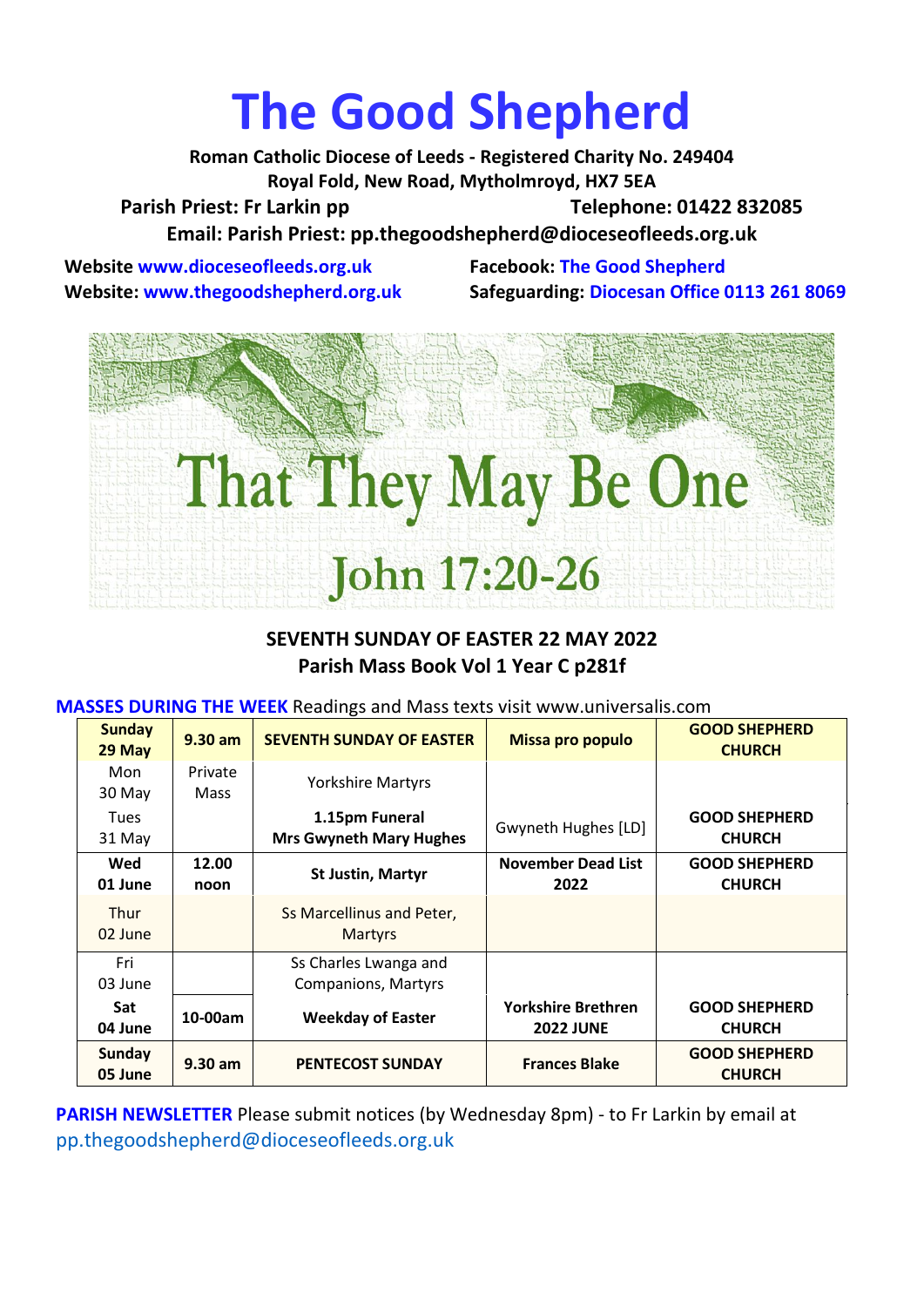**MONTH OF MAY** is dedicated to Our Lady, the Mother of the Risen Lord. Let us take the opportunity of this month to pray more fervently to Our Lady for peace in Ukraine, in the world, and most specially in our own hearts and families.

## **THE PLATINUM JUBILEE OF HER MAJESTY QUEEN ELIZABETH II**

The Bishops' Conference establishes that, at all **Sunday Masses on 4–5 June 2022**, each parish prays for Her Majesty the Queen to mark her Platinum Jubilee by including an intention in the Prayer of the Faithful and by reciting at the end of Mass (after the Prayer after Communion and before the Final Blessing) the *Prayer for the Queen*.

# *Following the Prayer after Communion*

#### **PRAYER FOR THE QUEEN**

- V O Lord, save Elizabeth, our Queen.
- ± And hear us on the day we call upon you.
- O Lord, hear my prayer.
- ± And let my cry come before you.
- V The Lord be with you.
- ± And with your spirit.

Almighty God, we pray, that your servant Elizabeth, our Queen, who, by your providence has received the governance of this realm, may continue to grow in every virtue, that, imbued with your heavenly grace, she may be preserved from all that is harmful and evil and, being blessed with your favour may, with the royal family, come at last into your presence, through Christ, who is the way, the truth and the life and who lives and reigns with you in the unity of the Holy Spirit, God, for ever and ever. Amen

#### **UPDATE - SYNODAL PROCESS**

I would like to invite you to **Synodal Process Phase II** which will take place on **Wednesday 22 June at 7pm**. We had a very good turnout at the first meeting with over 30 at the meeting. Please take time to consider the following questions; The parish is the presence of the Church in a given territory, an environment for hearing God's word, for growth in the Christian life, for dialogue, proclamation, charitable outreach, worship and celebration. In all its activities the parish encourages and trains its members to be evangelizers. (Evangelii Gaudium 28)

- 1. What, within our current practice as a parish and diocese, helps to fulfil this vision?
- 2. What would our parish and diocese look like if this vision was being fully lived?
- 3. What practical steps can we take to move towards that fully lived reality?

If you would rather engage with the process online, you can complete an online questionnaire at [https://www.dioceseofleeds.org.uk/parish-to-mission/online-survey/.](https://www.dioceseofleeds.org.uk/parish-to-mission/online-survey/)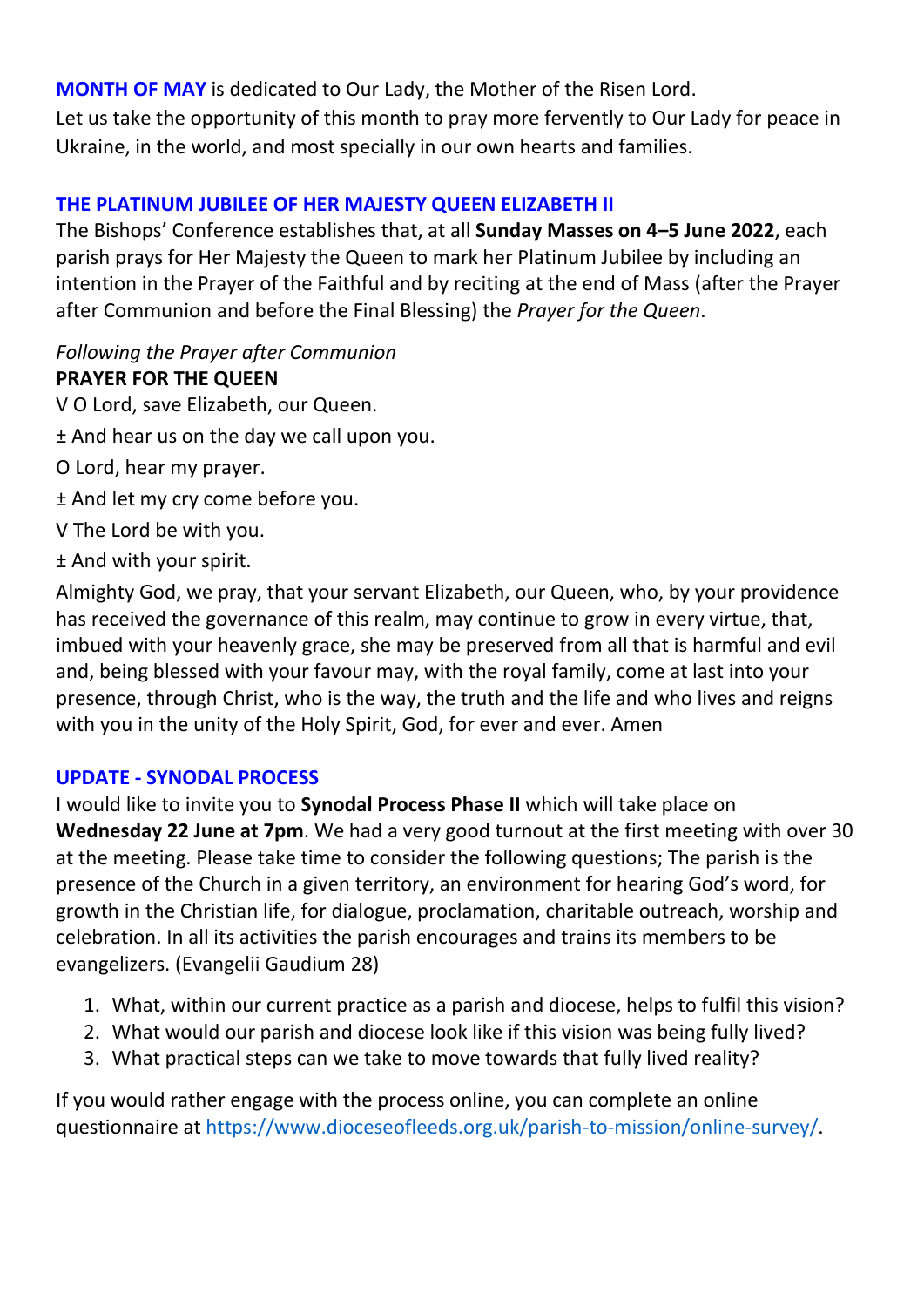#### **PRAYER INTENTION OF POPE FRANCIS FOR MAY 2022** Faith-Filled Young People:

We pray for all young people, called to live life to the fullest; may they see in Mary's life the way to listen, the depth of discernment, the courage that faith generates, and the dedication to service.

**THE MARK 10 MISSION TEAM** Our liturgies titled 'Who Is The Holy Spirit?' are now available for you to watch and share with children. Follow the links below to find the videos we have created 'Little Liturgies' for children in EYFS, KS1 and Children's Liturgy at church. Click <https://www.themark10mission.co.uk/little-liturgies>

Click on <https://www.themark10mission.co.uk/new-202122-episodes>

Please visit **THE MARK 10 MISSION** YouTube channel – like, share and subscribe.

#### **CHURCH WEEKEND Friday 30 Sept - Sunday 02 Oct, 2022**

Halton Gill Bunkbarn, Skipton BD23 5QN

**Accommodation:** up to 35 in 8 bedrooms.

**Cost:** £35 per person (this covers the cost of accommodation. Food / outings are extra) under 3s free.

**Deposit** of £20 per person on booking - Struggling to pay?

Have a word with Maggie / Fr Larkin

**You need to bring**: pillow case and sleeping bag/sheet and duvet; towels; swimming gear if you want a sauna; waterproofs and wellies! **All welcome** Booking Forms at The Back of Church; See Maggie or David.

## **CHILDREN AND YOUNG PEOPLE AT THE GOOD SHEPHERD**

JUNE 5: Footsteps 10.30am- 12pm

JUNE 12: an extra Footsteps 10.30am-12pm.

\*\*JULY 3: after Mass \*\* A church brunch morning with poems, performance and a stall from the children and young people.

The two Footsteps groups will be working towards the 3 July on the theme of 'Peace'.

Children can come to one or both meetings. - Maggie and Emma

**HALIFAX FOOD BANK** is still providing food to 200 people each week, please help if you can.

**FLOWER ROTA** Next two months: 29 May Dorothy Burns, 05 June Janet Almond, 12 June Maureen & Frank Flynn, 19 June Jean & David Marsh, 26 June Liz Bavidge.

**WELCOMING UKRAINIAN REFUGEE FAMILIES** As an acknowledged Principal Sponsor by the Home Office, Catholic Care have the expertise to support the Welcome of Ukranian Refugees and are working hard to do so. Please keep up to date through the website [www.catholic-care.org.uk](http://www.catholic-care.org.uk/) . If you are interested in welcoming refugees, contact [sue.parsons@catholic-care.org.uk](mailto:sue.parsons@catholic-care.org.uk) to register you interest and for further information.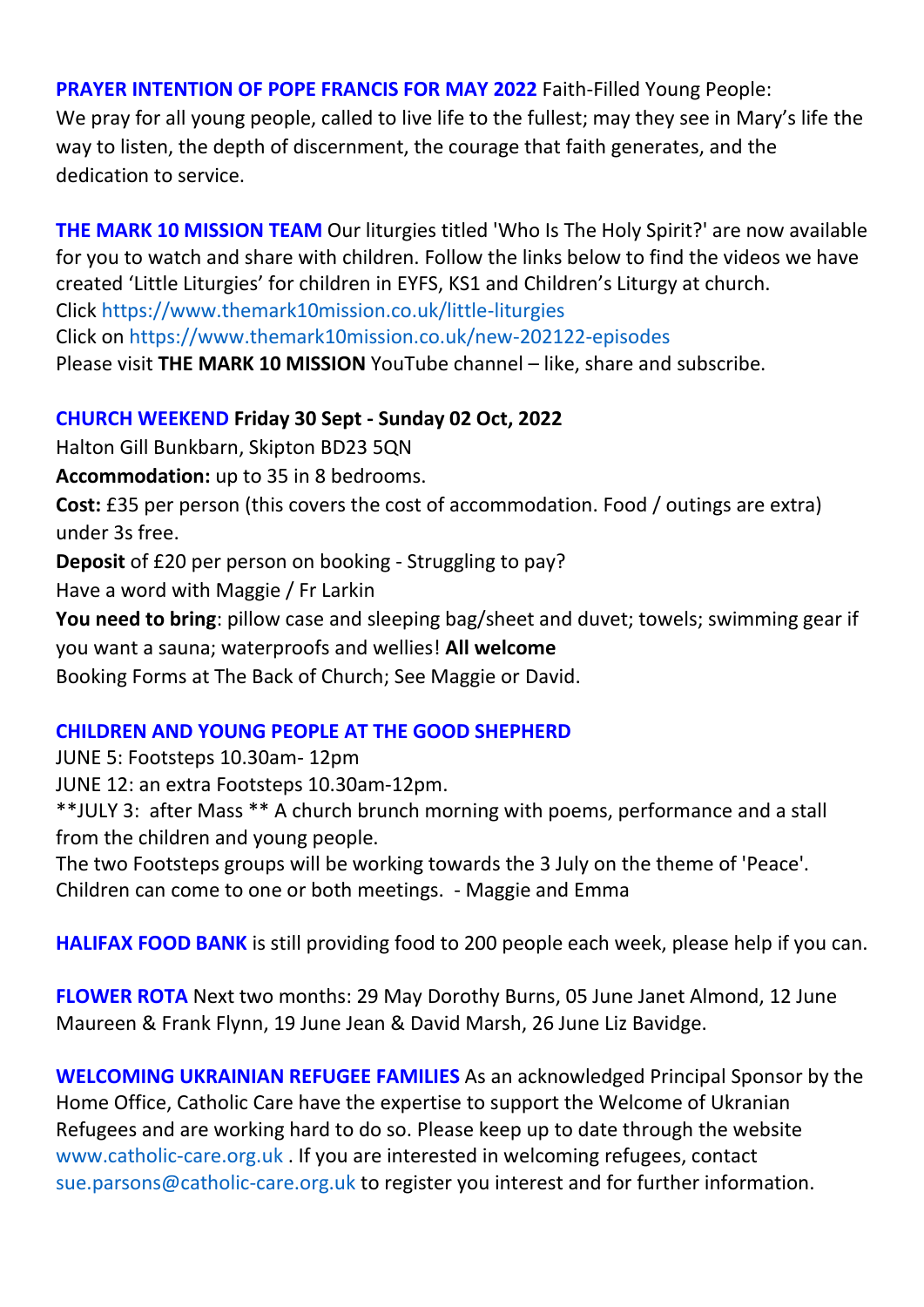**TUESDAY PRAYER ZOOM ROTA** if there is anyone who would like to lead a session, please email me jeanmarsh48@btinternet.com June 7 Maureen and Frank Flynn / July 5 John and Cathy Duffy August 2 Patricia and Paul Newman / Sept 6 Anne and Mike Plunkett Please swap with someone else if you find you are unavailable on the date suggested.

**OUT OF THE ORDINARY - SINGING THE PROPER TEXTS AT MASS** *Life Transfigured*, a series of talks exploring Catholic Faith and the Arts throughout 2022, continues on 14 June, from 7-8pm at Hinsley Hall. Fr Guy Nicholls, Oratorian priest and Director of the John Henry Newman Institute for Liturgical Music will discuss his work to make Gregorian chant accessible to parish musicians. To register for a place, please email [lifetransfigured@dioceseofleeds.org.uk.](mailto:lifetransfigured@dioceseofleeds.org.uk)

**REVELATION** The Youth Service's monthly youth event for young people in Years 8-13 takes place on Thursday 9 June, Hinsley Hall, 5:30-7:30pm. An evening of prayer, music, games, fellowship and more as we focus on the theme of 'Empowered.' For further information, email [youth@dioceseofleeds.org.uk](mailto:youth@dioceseofleeds.org.uk) . Poster attached.

**VOCATIONS SERVICE HOLY HOUR** There will be Adoration on Wednesday 25 May 2022 and the last Wednesday of every month. All welcome, whether exploring your own relationship with Jesus, or simply to pray for vocations. Hinsley Hall 7pm-8pm. Bar open afterwards for informal chat with Vocations Service.

**RALPH MARTIN** Internationally renowned author and catholic speaker, Ralph Martin will be speaking at St Patrick's Mission, Bradford on June 2 at 7:30pm on the topic of "Being a Catholic in Challenging Times." It is not necessary to book tickets. [www.stpatricksmission.co.uk.](http://www.stpatricksmission.co.uk/)

**YORKSHIRE LAY DOMINICANS** Lay Dominicans are lay people, married and single, who commit themselves to lives based around prayer, study, community and preaching. For more details see [http://laydominicans.org.uk/about-us/](https://eu-west-1.protection.sophos.com/?d=outlook.com&u=aHR0cHM6Ly9uYW0xMi5zYWZlbGlua3MucHJvdGVjdGlvbi5vdXRsb29rLmNvbS8_dXJsPWh0dHAlM0ElMkYlMkZsYXlkb21pbmljYW5zLm9yZy51ayUyRmFib3V0LXVzJTJGJmRhdGE9MDUlN0MwMSU3QyU3QzQzOTA0NzFiMjg3ZTQ0NTRiZjMzMDhkYTMzM2FjNTYxJTdDODRkZjllN2ZlOWY2NDBhZmI0MzVhYWFhYWFhYWFhYWElN0MxJTdDMCU3QzYzNzg3ODYyNDc3NzA0MDEzNyU3Q1Vua25vd24lN0NUV0ZwYkdac2IzZDhleUpXSWpvaU1DNHdMakF3TURBaUxDSlFJam9pVjJsdU16SWlMQ0pCVGlJNklrMWhhV3dpTENKWFZDSTZNbjAlM0QlN0MzMDAwJTdDJTdDJTdDJnNkYXRhPUJNJTJCa01Qb0tKZml5MG1aTWg0UiUyQjZhS2hucUU1akJwU0w3QVAlMkZYeSUyRkxiRSUzRCZyZXNlcnZlZD0w&i=NWNmNjM5Zjk2M2EzYmMxNDI0YzEyMTQy&t=dFNJVFVMUXNrY0czMnFGZFVuM3pEdWlPenN6VjZaUENKRElINDVwUE5rcz0=&h=e5c248f6f29c48758b1647b0109c99e9) If you are interested in being part of a Lay Dominican group in Yorkshire, please contact Simon Hewitt at [s.hewitt@leeds.ac.uk.](mailto:s.hewitt@leeds.ac.uk)

**DIOCESE OF LEEDS INTERNATIONAL ORGAN RECITALS** Each Monday through to 11 July, at 1.10pm in Leeds Cathedral. Step free access from Great George Street. Details at:<www.dioceseofleedsmusic.org.uk>

#### **HOW MUCH DO YOU KNOW ABOUT ONE OF OUR NEWEST SAINTS?**

Charles de Foucauld canonised on 15 May. Join the J&P Commission Zoom conversation with Br Xavier Chevillard (who lived in Leeds for many years) on **24 May at 7:30pm** to find out more. Simply go to [www.leedsjp.org.uk](http://www.leedsjp.org.uk/) to book a place.